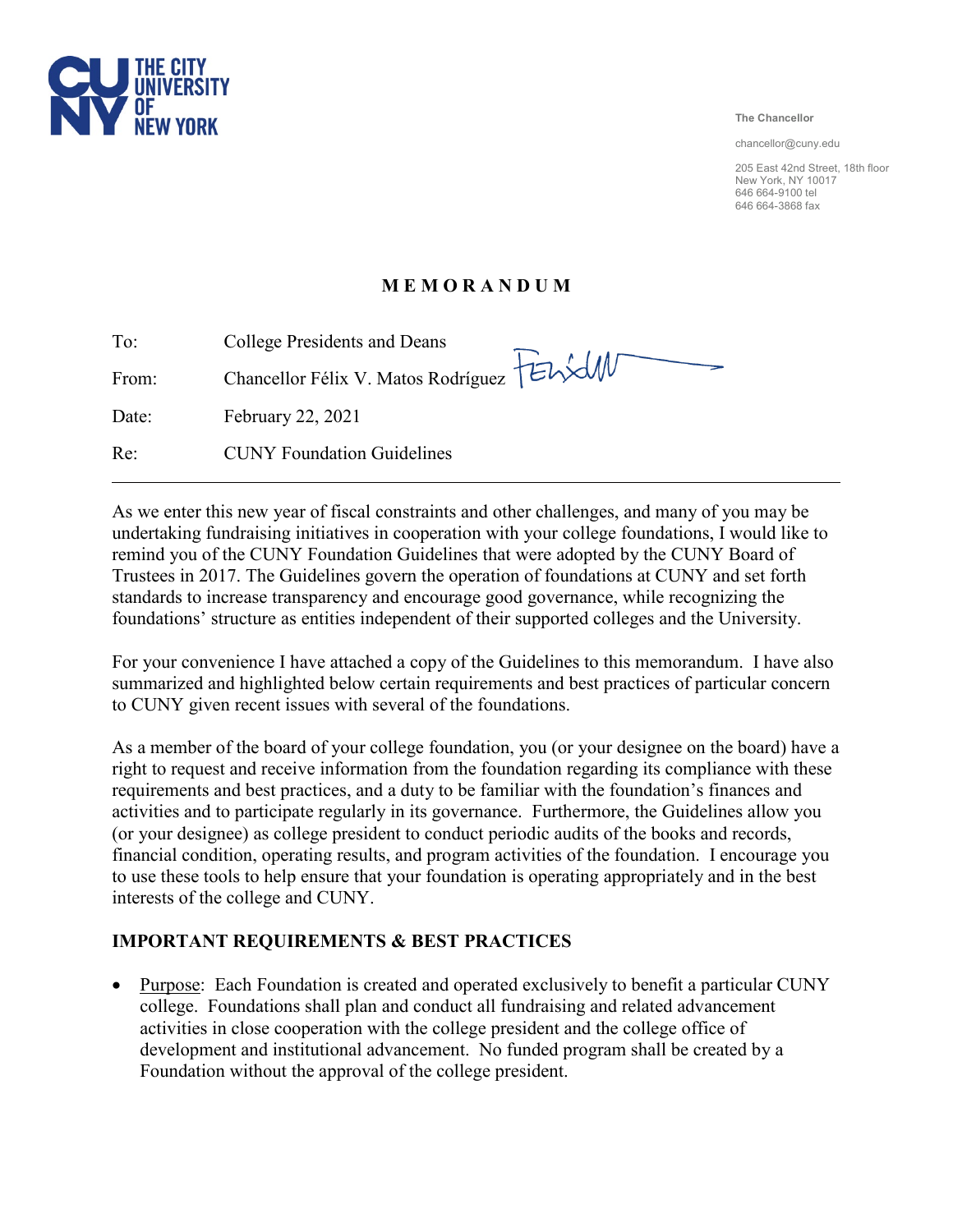- Governance: The majority of a Foundation's directors and officers must be external, non-CUNY employees. The college president or designee shall be an ex officio, voting member of the Foundation board. No college employee who is also a voting member of the Foundation board may be an officer of the Foundation. In addition, no college employee, whether or not a member of the Foundation board, may serve as Treasurer of the Foundation.
- Compliance with Investigations: Pursuant to section V, subsection G of the CUNY Foundation Guidelines, Foundations and their Affiliates shall cooperate with the University regarding any investigation into their conduct or the activities of their Affiliates.
- Salary Supplements: No Foundation shall underwrite any compensation for the college president. No Foundation shall underwrite any compensation for other college faculty and staff without the prior approval of the college president, the Foundation's board, and the Chancellor. Pursuant to University policy a college president shall annually report all college faculty and staff compensation, including any approved compensation paid by a Foundation, to the CUNY Board of Trustee's Committee on Faculty, Staff and Administration.
- Policies and Procedures: Each Foundation shall develop a comprehensive manual documenting the policies, procedures, standards, and other administrative and operating criteria applicable to it. These shall include policies regarding reporting to donors, investment, spending rates and endowment audits, to ensure that the proceeds of the Foundation's fundraising are appropriately recorded, credited, acknowledged, and administered based on legal requirements and donor stewardship parameters and consistent with standards of best practice. Each gift shall be counted, valued or discounted in accordance with Council for the Advancement and Support of Education (CASE) standards and Generally Accepted Accounting Principles (GAAP).
- Financial Management: Each Foundation shall develop an annual operating budget in consultation with the college president. All funds shall be managed and invested as required by New York Prudent Management of Institutional Funds Act (NYPMIFA) and otherwise with respect to prevailing principles of sound financial management and legal obligations. Each Foundation shall maintain a financial system that provides for accrual based accounting and is used to process all financial transactions. Foundations shall follow the Financial Accounting Standards Board (FASB) Statements and Interpretations, Accounting Principles Board Opinions, and Accounting Review Boards of the Committee of Accounting Procedures and Generally Accepted Accounting Principles (GAAP).
- Financial Reporting and Audit: The chief executive officer and/or chief financial officer of each Foundation shall provide its board with periodic financial and managerial reports. Each Foundation shall prepare annual financial statements in conformity with GAAP and have them audited by a licensed, independent certified public accounting firm (CPA) in accordance with generally accepted auditing standards. The independent CPA retained by a Foundation and/or Affiliate must have experience auditing tax exempt organizations and must be approved by a designee of the Chancellor. No independent CPA firm shall serve as the audit firm for the Foundation for more than seven years and a three-year period must elapse before such CPA firm may serve again as auditor.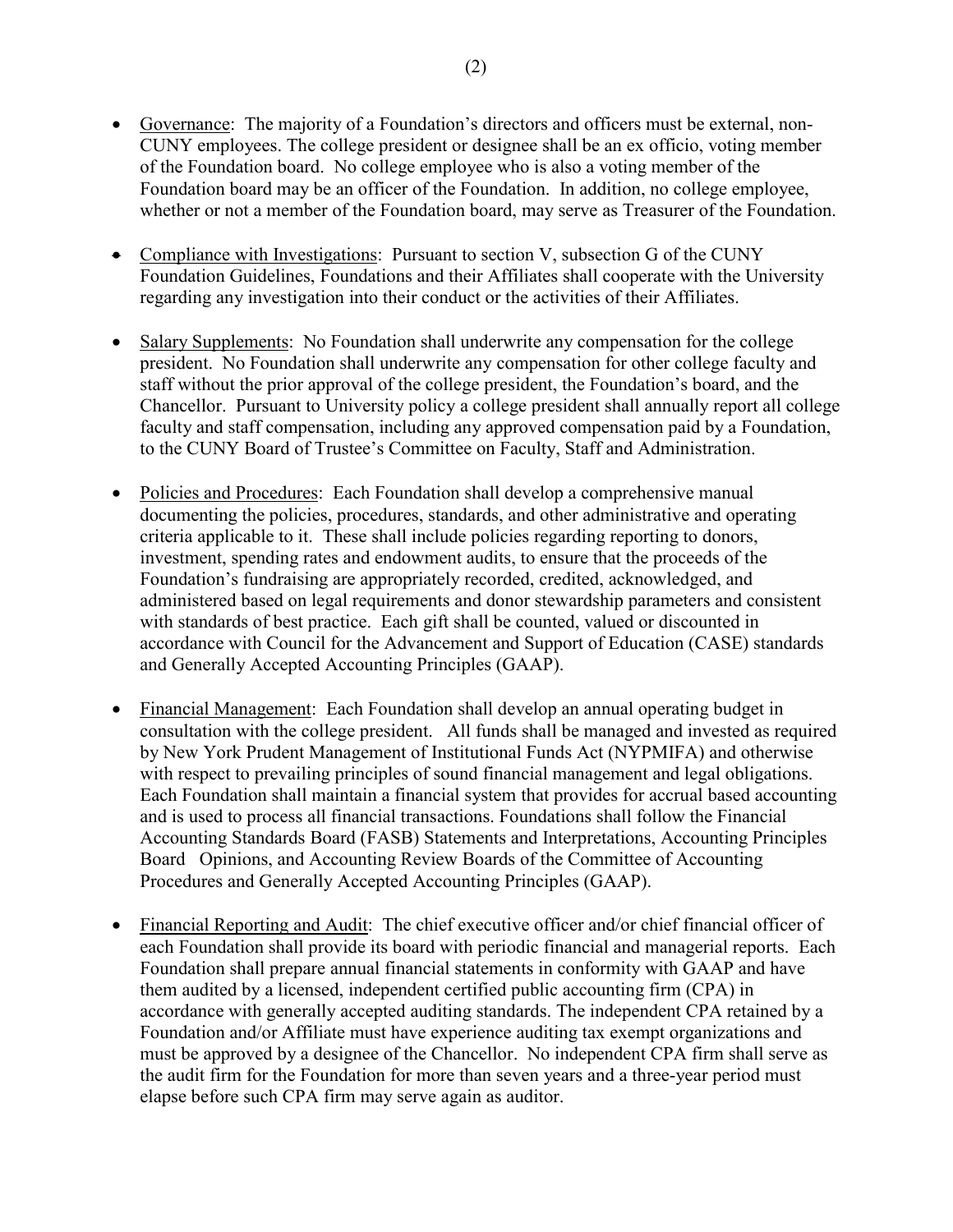• Internal Controls: Each Foundation is responsible for establishing and maintaining adequate internal controls. Some of these controls include maintaining segregation of duties between the cash receipts and disbursements functions, preparing timely bank reconciliations, requiring dual signatories on payments over set amounts, maintaining segregation duties between the accounts payable and purchasing and payroll and human resource functions and restricting access to the vendor listing.

## **COMPLIANCE**

As it has now been several years since the Guidelines went into effect, each college should now review whether it and its Foundation are in compliance. Among other things, colleges should now and at least annually hereafter:

- Review the current MOU with their Foundation and make any necessary changes. The main text of the MOU may not be changed. However, Exhibits  $B - D$  of the MOU are campus-specific, and should reflect the actual, current relationship of the college and the foundation, consistent with the Guidelines. The Office of the General Counsel must approve all MOUs as to form, including amendments; no MOU or amendment should be signed by a college prior to OGC approval.
- Provide OGC with electronic copies of any Foundation and Affiliate organization documents that are new or amended since June 2017. This includes amendments to the Foundation's certificate of incorporation, charter or other organizing document and its bylaws. Documents should be sent to [Sharon.atkins@cuny.edu.](mailto:Sharon.atkins@cuny.edu)
- Provide the University Office of Budget and Finance with an electronic copy of the Foundation's policy manual if amended since June 2017 or not previously provided. If no manual currently exists, the college should provide copies of the existing individual policies (e.g., conflict of interest, investment, gift acceptance, etc.) Documents should be sent to [christina.chiappa@cuny.edu.](mailto:christina.chiappa@cuny.edu)
- Confirm that the college business office is annually providing the University Office of Budget and Finance with a complete list of all current Foundation and Affiliate bank and investment accounts. Please ensure that this information is sent to [Thomas.zhou@cuny.edu.](mailto:Thomas.zhou@cuny.edu)
- Provide the Office of Risk, Audit and Compliance with the written acknowledgements as required by Section XI.C.2 (third bullet point) of the Guidelines from all current directors and officers. Note that Directors and officers may provide such acknowledgements as part of their annual conflict of interest disclosure statements. The written acknowledgements should be sent to RAC's Compliance and Enterprise Risk Management unit at [RAC@cuny.edu.](mailto:RAC@cuny.edu)
- Ensure that the college has provided the University Office of Budget and Finance with the name of the current audit firm(s) for the Foundation and each Affiliate, and that the Foundation is in compliance with the auditor rotation requirements of the Guidelines.